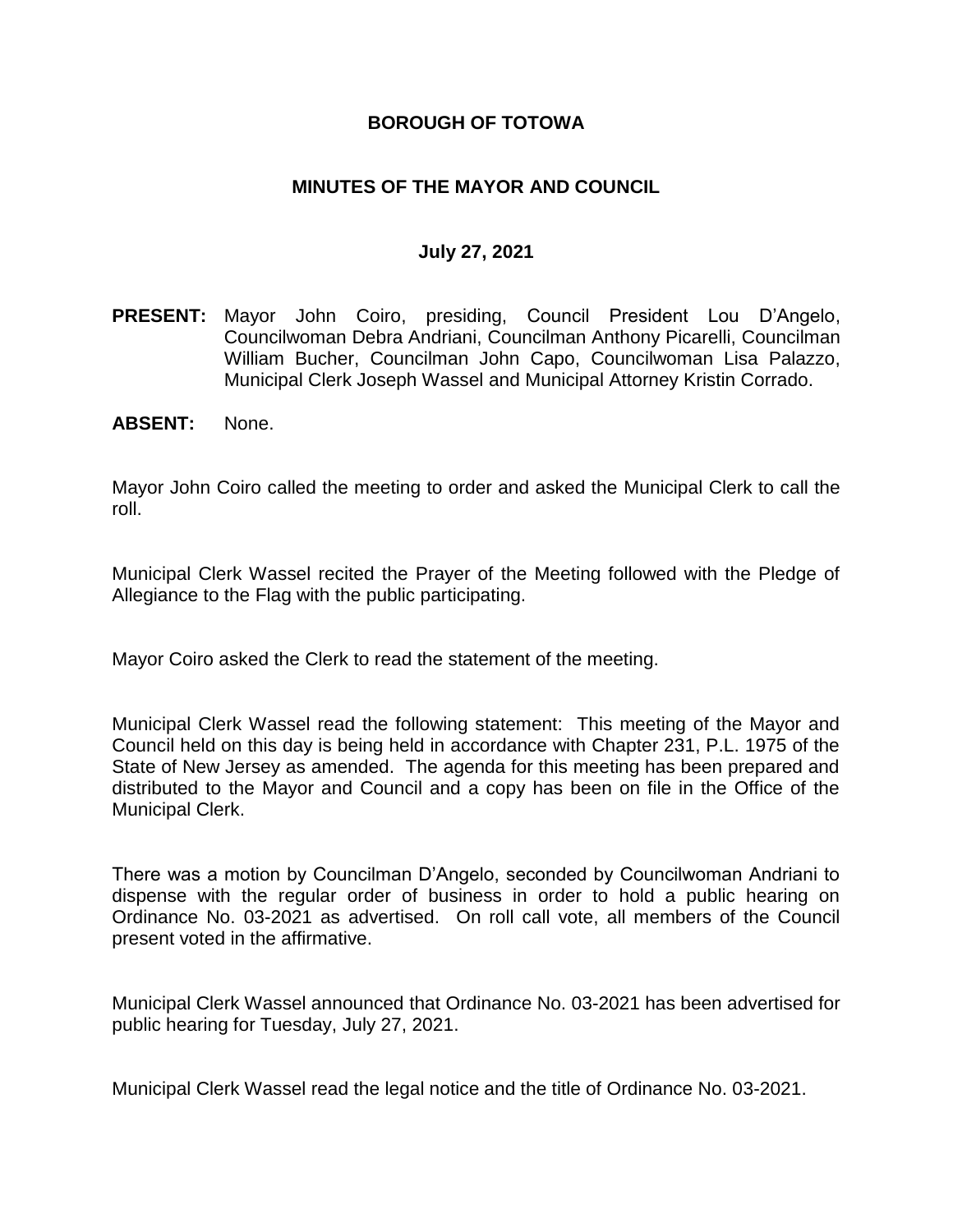There was a motion by Councilman D'Angelo, seconded by Councilwoman Andriani to open the public hearing. On roll call vote, all members of the Council present voted in the affirmative.

Mayor Coiro asked if any citizens wished to be heard on Ordinance No. 03-2021.

CITIZENS HEARD:

There were no citizens who wished to be heard.

There was a motion by Councilman D'Angelo, seconded by Councilwoman Andriani to close the public hearing. On roll call vote, all members of the Council present voted in the affirmative.

Municipal Clerk Wassel read Ordinance No. 03-2021 by title:

# **ORDINANCE NO. 03-2021**

#### **AN ORDINANCE BY THE BOROUGH OF TOTOWA, PASSAIC COUNTY, NEW JERSEY PROHIBITING THE OPERATION OF ANY CLASS OF CANNABIS BUSINESSES WITHIN ITS GEOGRAPHICAL BOUNDARIES AND AMENDING CHAPTER 415 ENTITLED "ZONING AND LAND USE", PART 4, "ZONING", ARTICLE XXIV, "CONDITIONAL USES", SUB-SECTION 190(A) ENTITLED "SMOKE SHOPS"**

There was a motion by Councilman D'Angelo, seconded by Councilwoman Andriani to adopt Ordinance No. 03-2021 on second and final reading. On roll call vote, all members of the Council present voted in the affirmative.

There was a motion by Councilman D'Angelo, seconded by Councilwoman Andriani to revert to the regular order of business. On roll call vote, all members of the Council present voted in the affirmative.

Mayor Coiro asked if any members of the Council, the Municipal Clerk or the Municipal Attorney wished to address the Council.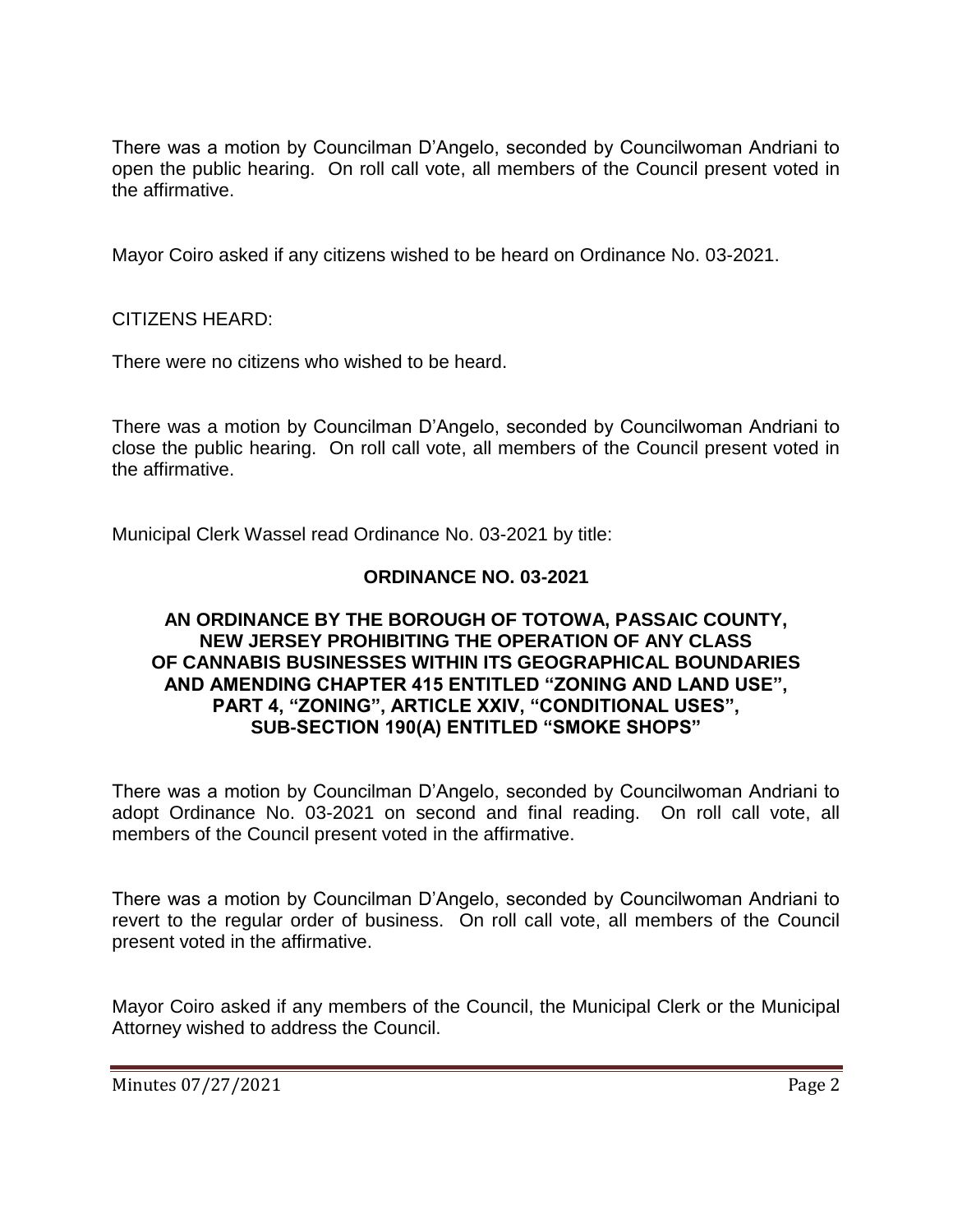Councilwoman Andriani: Reminded everyone that tomorrow night's summer concert is The Emerald Experience at the Municipal Complex and they have a big following so arrive early.

Mayor Coiro asked if any citizens wished to be heard.

CITIZENS HEARD:

There were no citizens who wished to be heard.

There was a motion by Councilman D'Angelo, seconded by Councilwoman Andriani to approve the Minutes of the Mayor and Council for the meeting of July 13, 2021. On roll call vote, all members of the Council present voted in the affirmative.

COMMITTEE ON FINANCE:

There was a motion by Councilman Picarelli, seconded by Councilman D'Angelo to approve Resolution No. 2021-16 for the payment of bills. On roll call vote, all members of the Council present voted in the affirmative.

There was a motion by Councilman Picarelli, seconded by Councilman D'Angelo to adopt the following Resolution Authorizing Settlement Of The 2020 And 2021 Tax Appeals Entitled Kanani V. Borough Of Totowa. On roll call vote, all members of the Council present voted in the affirmative.

#### RESOLUTION NO. 78-2021

#### RESOLUTION AUTHORIZING SETTLEMENT OF THE 2020 AND 2021 TAX APPEALS ENTITLED KANANI V. BOROUGH OF TOTOWA

WHEREAS, there have been appeals of the real property tax assessments for the stated tax years; and

WHEREAS, each Block and Lot listed therein was assessed at the amount stated therein; and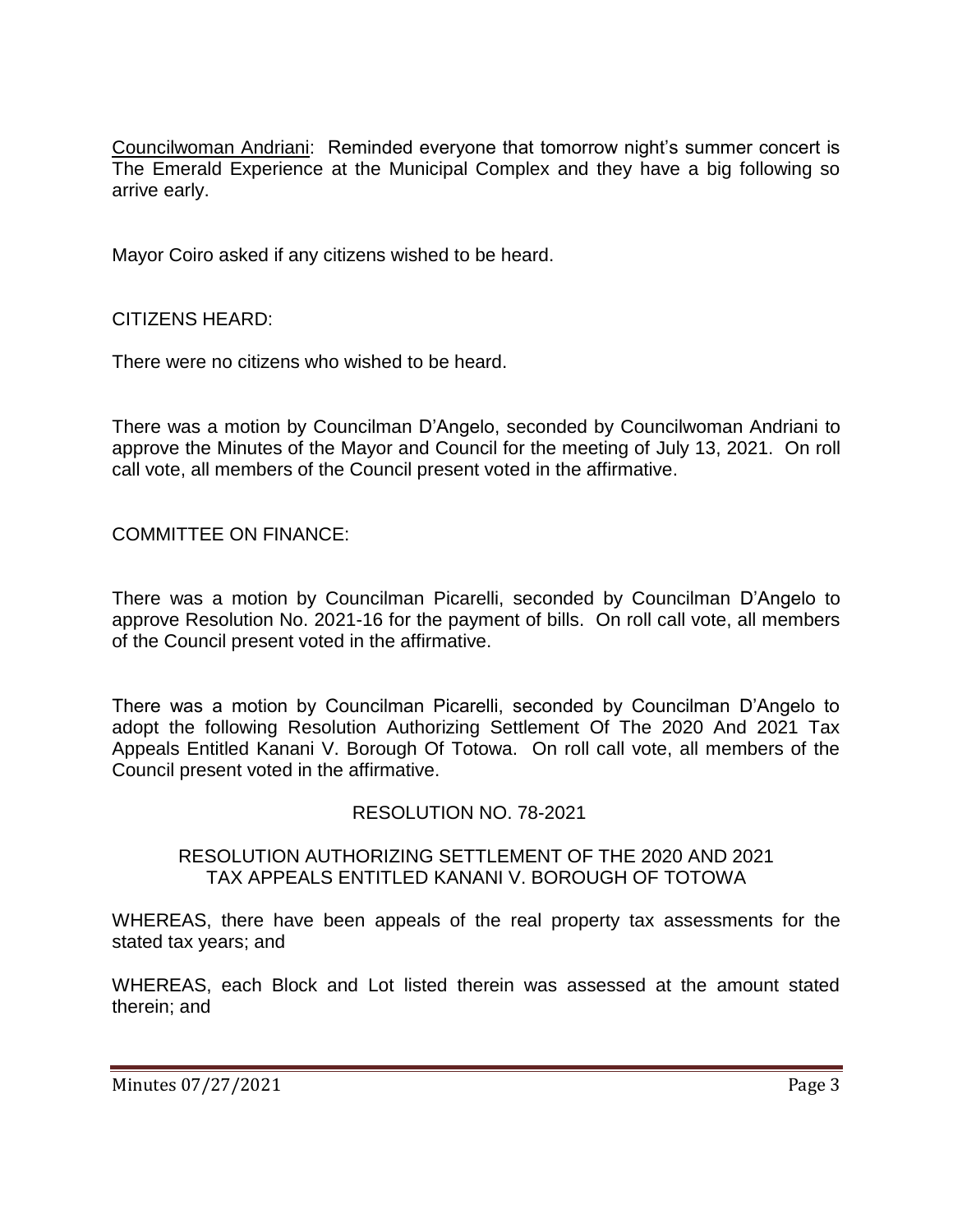WHEREAS, the proposed Stipulation of Settlement, a copy of which is incorporated herein as if set forth at length, has been reviewed and recommended by the Borough Tax Assessor and Borough Tax Expert; and

WHEREAS, the settlement of these matters on the attached list are in the best interest of the Borough of Totowa.

NOW, THEREFORE, BE IT RESOLVED, by the Mayor and Council of the Borough of Totowa, New Jersey, as follows:

- 1. The Borough's Tax Appeal Attorney, Raymond B. Reddin, Esq. is authorized to execute the Stipulation of Settlement on behalf of the Borough of Totowa with respect to the tax appeals on the attached list which are currently pending in the Tax Court of New Jersey.
- 2. All municipal officials are hereby authorized to take whatever action may be necessary to implement the terms of this Resolution and authorizes the Special Tax Counsel to enter into the Stipulation of Settlement as provided by Taxpayer.

There was a motion by Councilman Picarelli, seconded by Councilman D'Angelo to authorize the Borough Attorney and Borough Clerk to prepare the specifications and advertise for the receipt of bids for Collection and Transportation of Recyclable Materials and Collection and Transportation of Vegetative Waste Recycling. On roll call vote, all members of the Council present voted in the affirmative.

COMMITTEE ON PUBLIC SAFETY:

There was a motion by Councilman D'Angelo, seconded by Councilman Capo to adopt the following Resolution Authorizing The Borough Of Totowa To Enter Into A Traffic Signal Agreement Route 80 WB And Vreeland Avenue – Minnisink Road (CR 642) With The State Of New Jersey. On roll call vote, all members of the Council present voted in the affirmative.

# RESOLUTION NO. 79-2021

RESOLUTION AUTHORIZING THE BOROUGH OF TOTOWA TO ENTER INTO A TRAFFIC SIGNAL AGREEMENT ROUTE 80 WB AND VREELAND AVENUE – MINNISINK ROAD (CR 642) WITH THE STATE OF NEW JERSEY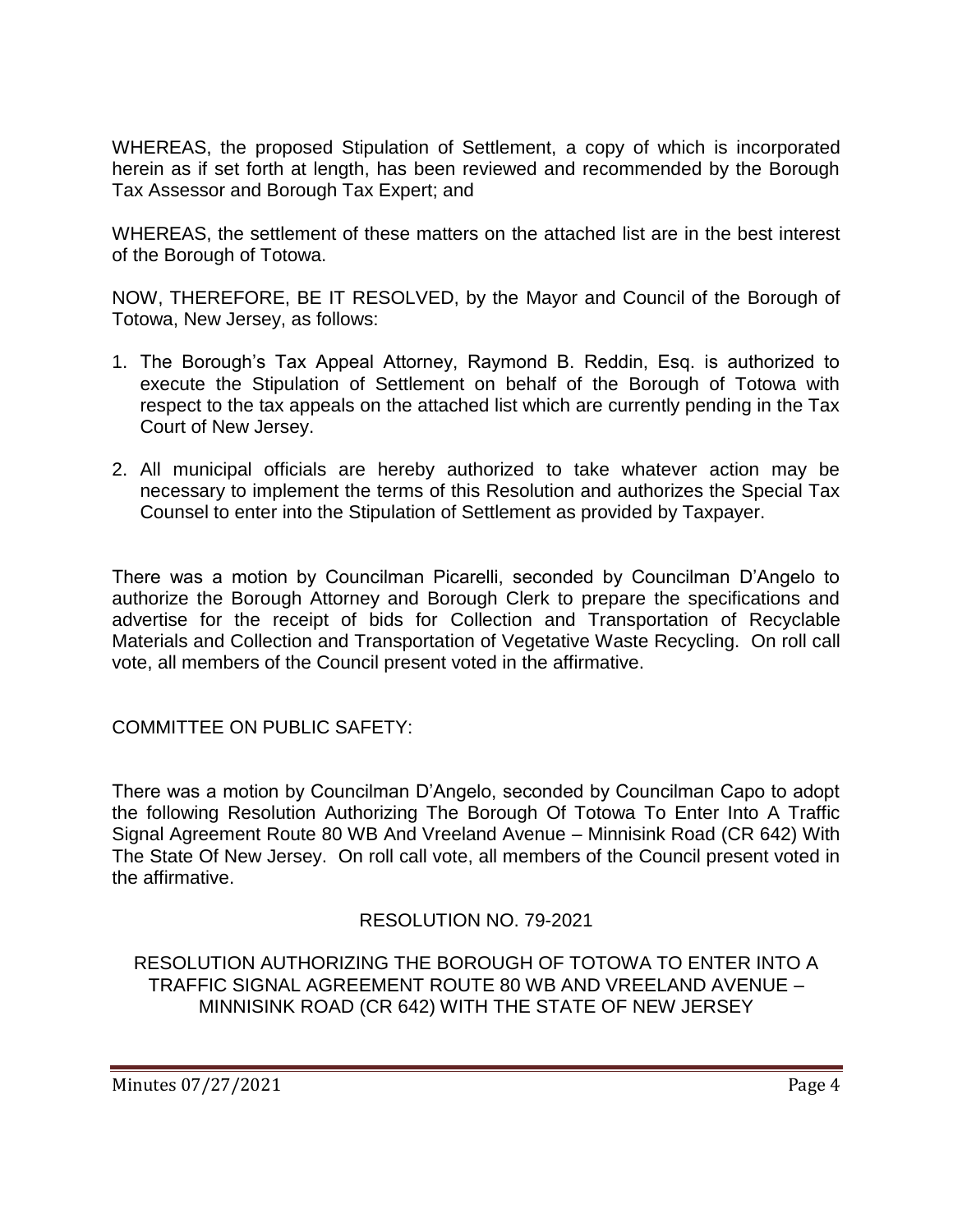WHEREAS, a traffic condition exists at the intersection of Route 80 WB and Vreeland Avenue – Minnisink Road (CR 642) in the Borough of Totowa, in the County of Passaic, which requires the installation of a semi-actuated traffic control signal with pedestrian push buttons and areas of presence detection in order to minimize the possibility of accidents; and

WHEREAS, it is necessary to expedite the safe movement and conduct of pedestrian and vehicular traffic; and

WHEREAS, the Borough of Totowa has indicated its willingness to install a traffic control signal at said intersection; and

WHEREAS, the State of New Jersey has proposed a form of Agreement pertaining to maintenance of said traffic signal.

NOW, THEREFORE, BE IT RESOLVED, that the Mayor and Council of the Borough of Totowa do hereby authorize the Borough of Totowa to enter into an Agreement with the State of New Jersey, acting through its Commissioner of Transportation, for the purpose of aforesaid, and a copy of said Agreement is attached hereto and made a part hereof.

BE IT FURTHER RESOLVED, that the Municipal Council of the Borough of Totowa does hereby authorize the Mayor and Municipal Clerk to execute any and all instruments relating thereto.

There was a motion by Councilman D'Angelo, seconded by Councilman Capo to adopt the following Resolution Authorizing The Submission Of A Strategic Plan For The Totowa Municipal Drug Alliance Fiscal Year 2022 Grant Cycle July 1, 2021 To June 30, 2022. On roll call vote, all members of the Council present voted in the affirmative.

# RESOLUTION NO. 80-2021

### RESOLUTION AUTHORIZING THE SUBMISSION OF A STRATEGIC PLAN FOR THE TOTOWA MUNICIPAL DRUG ALLIANCE FISCAL YEAR 2022 GRANT CYCLE JULY 1, 2021 TO JUNE 30, 2022

WHEREAS, the Governor's Council on Alcoholism and Drug Abuse established the Municipal Alliances for the Prevention of Alcoholism and Drug Abuse in 1989 to educate and engage residents, local government and law enforcement officials, schools, nonprofit organizations, the faith community, parents, youth and other allies in efforts to prevent alcoholism and drug abuse in communities throughout New Jersey; and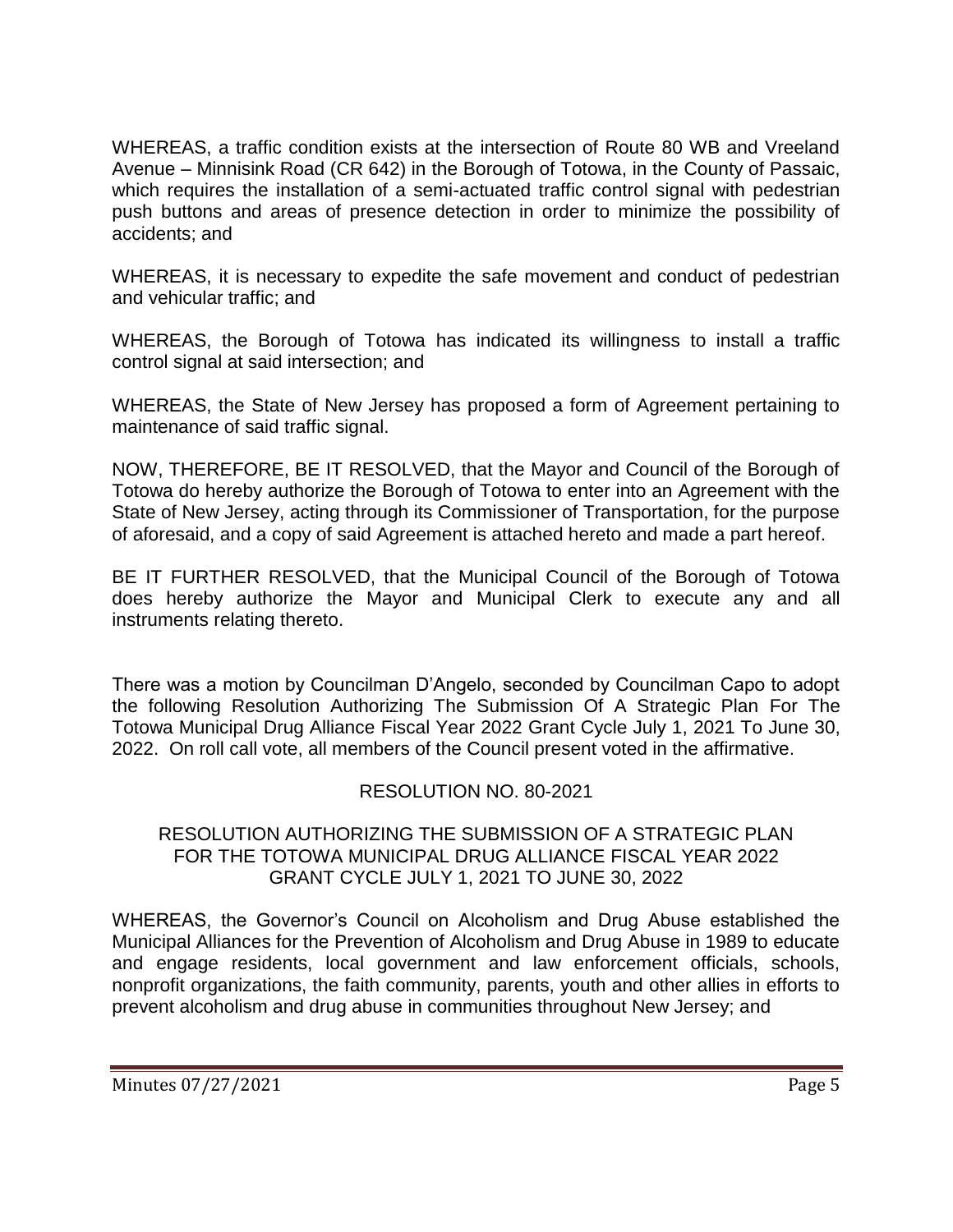WHEREAS, the Mayor and Council of the Borough of Totowa, County of Passaic, State of New Jersey recognizes that the abuse of alcohol and drugs is a serious problem in our society amongst persons of all ages and therefore has an established Municipal Alliance Committee; and

WHEREAS, the Mayor and Council of the Borough of Totowa further recognizes that it is incumbent upon not only public officials but upon the entire community to take action to prevent such abuses in our community; and

WHEREAS, the Mayor and Council of the Borough of Totowa has applied for funding to the Governor's Council on Alcoholism and Drug Abuse through the County of Passaic.

NOW, THEREFORE, BE IT RESOLVED, that the Mayor and Council of the Borough of Totowa, County of Passaic, State of New Jersey hereby recognizes the following:

1. The Mayor and Council of the Borough of Totowa do hereby authorize submission of a strategic plan for the Totowa Municipal Drug Alliance grant for the period of July 1, 2021 to June 30, 2022 (FY2022) in the amount of:

| DEDR                  | \$8,276.48 |
|-----------------------|------------|
| Cash Match \$2,069.12 |            |
| In-Kind               | \$6,207.36 |

2. The Mayor and Council of the Borough of Totowa acknowledge the terms and conditions for administering the Municipal Alliance grant, including the administrative compliance and audit requirements.

There was a motion by Councilman D'Angelo, seconded by Councilman Capo to adopt the following Resolution Authorizing The Purchase And Delivery Of Portable Radios For The Fire Department. On roll call vote, all members of the Council present voted in the affirmative.

# RESOLUTION NO. 81-2021

### RESOLUTION AUTHORIZING THE PURCHASE AND DELIVERY OF PORTABLE RADIOS FOR THE FIRE DEPARTMENT

WHEREAS, the Borough of Totowa Fire Chief has requested the purchase and delivery of new portable radios that will be used by the members of the Borough of Totowa Fire Department; and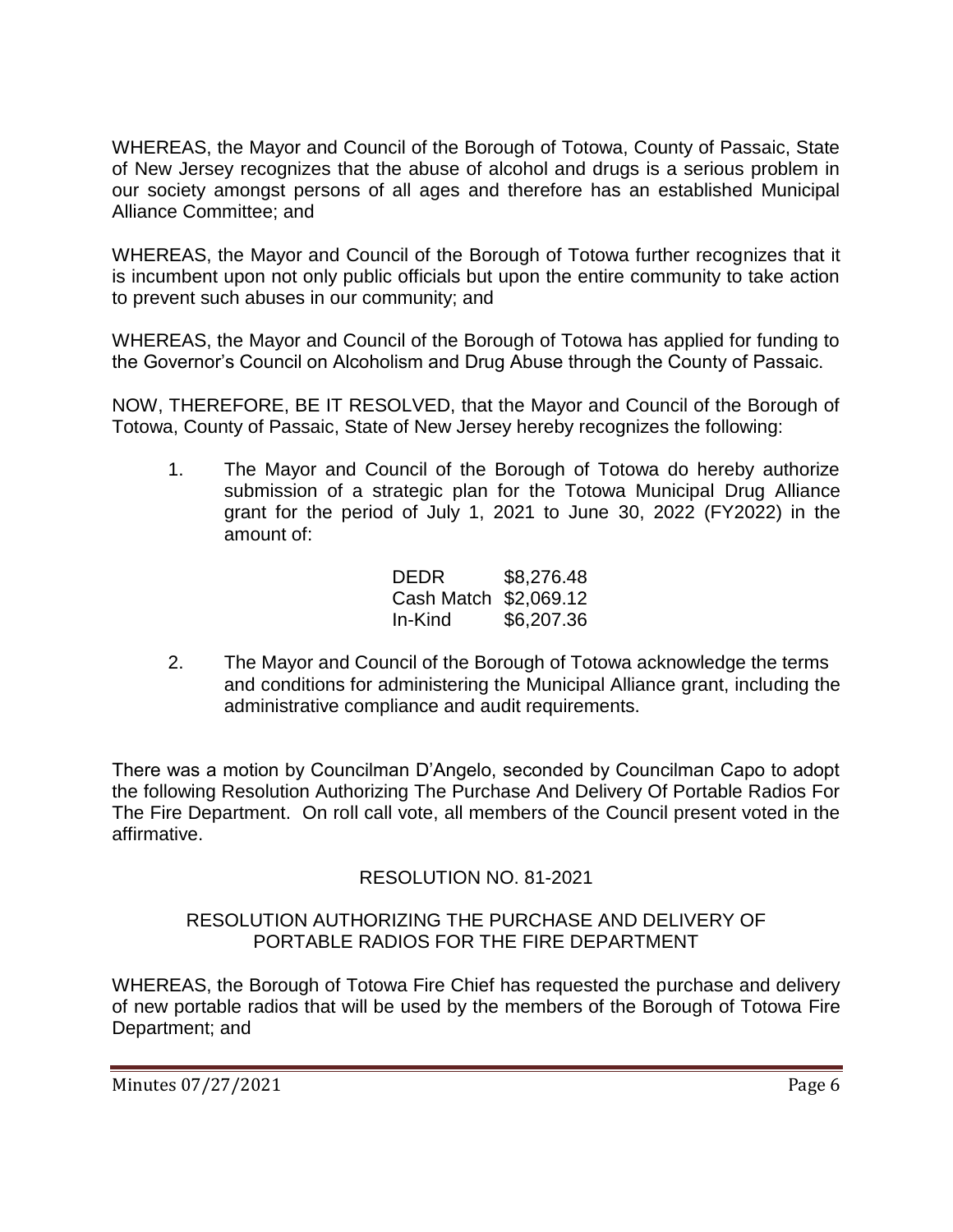WHEREAS, the Mayor and Council of the Borough of Totowa have determined that there is a need for this equipment which will enable our volunteer firefighters to respond to emergency calls; and

WHEREAS, the Mayor and Council of the Borough of Totowa desire to authorize the purchase and delivery of new portable radios for the Borough of Totowa Fire Department; and

WHEREAS, Morris County Cooperative Pricing Council Contract No. 41 has been awarded to Northeast Communications, 244 East Union Turnpike, Wharton, New Jersey 07885 for the purchase and delivery of new portable radios; and

WHEREAS, pursuant to the applicable New Jersey State laws, the purchase of this equipment may be authorized without public bidding.

NOW, THEREFORE, BE IT RESOLVED, that the Mayor and Council of the Borough of Totowa do hereby authorize the purchase and delivery of new portable radios for the Borough of Totowa Fire Department from Northeast Communications in the amount of \$32,231.20.

BE IT FURTHER RESOLVED, that the Mayor and Municipal Council of the Borough of Totowa do hereby authorize the Municipal Clerk and Fire Chief to execute any and all instruments relating thereto.

There was a motion by Councilman D'Angelo, seconded by Councilman Capo to approve the fireman's application, the purchase of fireman's equipment and authorize a fireman's physical for Matthew M. Haddad for Volunteer Fire Company No. 1. On roll call vote, all members of the Council present voted in the affirmative.

A letter was received from Lincoln Fire Company requesting permission to attend the Seaford Fire Department Anniversary Parade in Seaford, New York on Saturday, August 28, 2021. There was a motion by Councilman D'Angelo, seconded by Councilman Capo to grant permission. On roll call vote, all members of the Council present voted in the affirmative.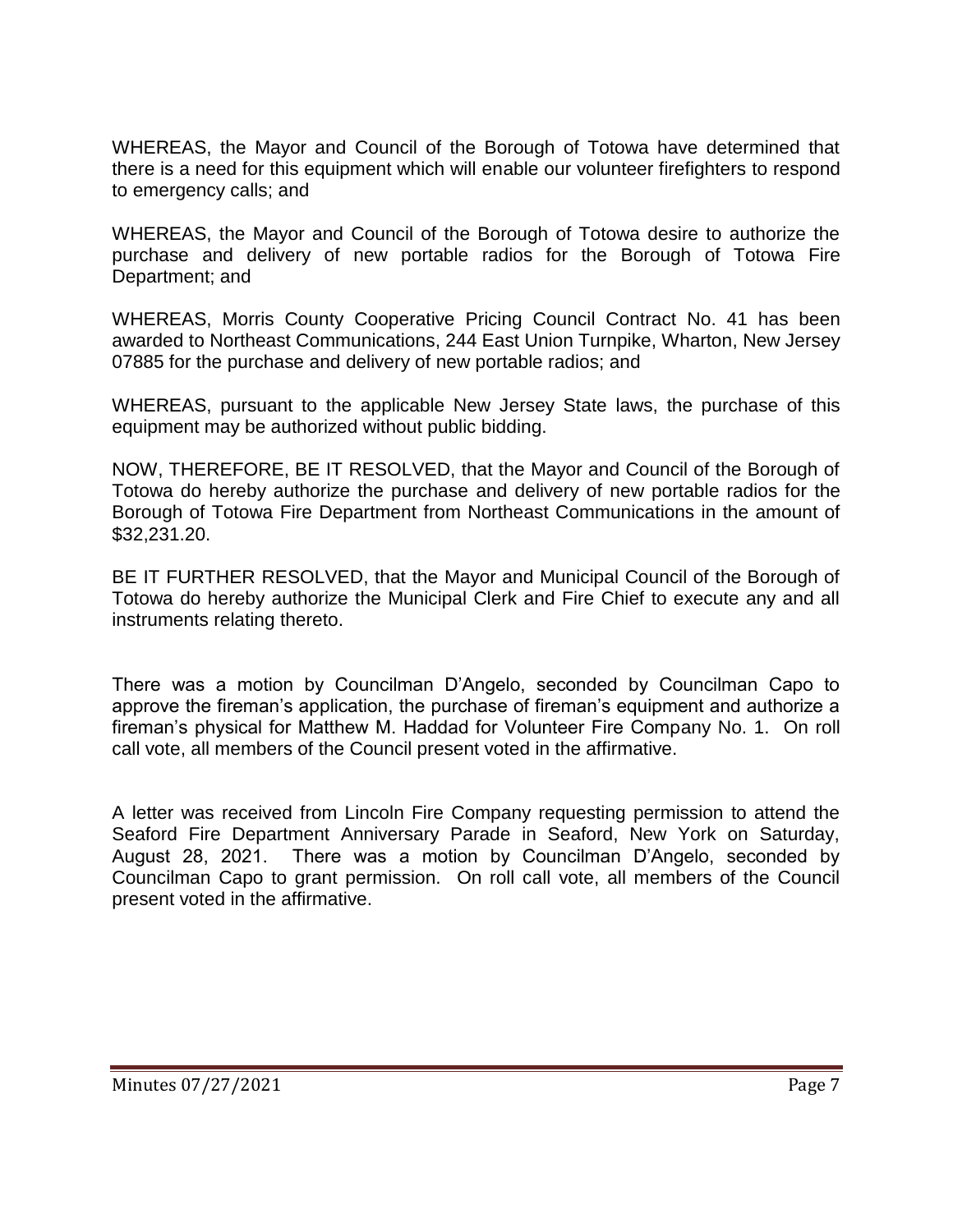# COMMITTEE ON PUBLIC WORKS:

There was a motion by Councilman Bucher, seconded by Councilwoman Palazzo to adopt the following Resolution Approving Water Main Extension Permit Application And Authorizing The Mayor And Licensed Water Operator To Execute On Behalf Of The Borough Of Totowa For Digital Realty Trust C/O Digital Totowa, LLC, 701 Union Boulevard, Block 173, Lot 17. On roll call vote, all members of the Council present voted in the affirmative.

# RESOLUTION NO. 82-2021

RESOLUTION APPROVING WATER MAIN EXTENSION PERMIT APPLICATION AND AUTHORIZING THE MAYOR AND LICENSED WATER OPERATOR TO EXECUTE ON BEHALF OF THE BOROUGH OF TOTOWA FOR DIGITAL REALTY TRUST C/O DIGITAL TOTOWA, LLC, 701 UNION BOULEVARD, BLOCK 173, LOT 17

WHEREAS, Digital Realty Trust, c/o Digital Totowa, LLC, 701 Union Boulevard, Totowa, New Jersey, 07512, Block 173, Lot 17 has made application for the demolition of the existing water house and the construction of new data center buildings, electrical substation and equipment yards; and

WHEREAS, Digital Totowa, LLC, is required to apply to the New Jersey Department of Environmental Protection (NJDEP) for a Water Main Extension Permit to install 4,700 linear feet of new water main to service the development with an average daily demand of 151,569 gallons per day; and

WHEREAS, the Water Main Extension Permit application has been reviewed and approved by the Borough Engineer.

NOW, THEREFORE, BE IT RESOLVED, by the Borough Council of the Borough of Totowa, County of Passaic, State of New Jersey that the Mayor and Licensed Water Operator of the Borough of Totowa be and are hereby authorized to execute the various forms on behalf of the Borough of Totowa.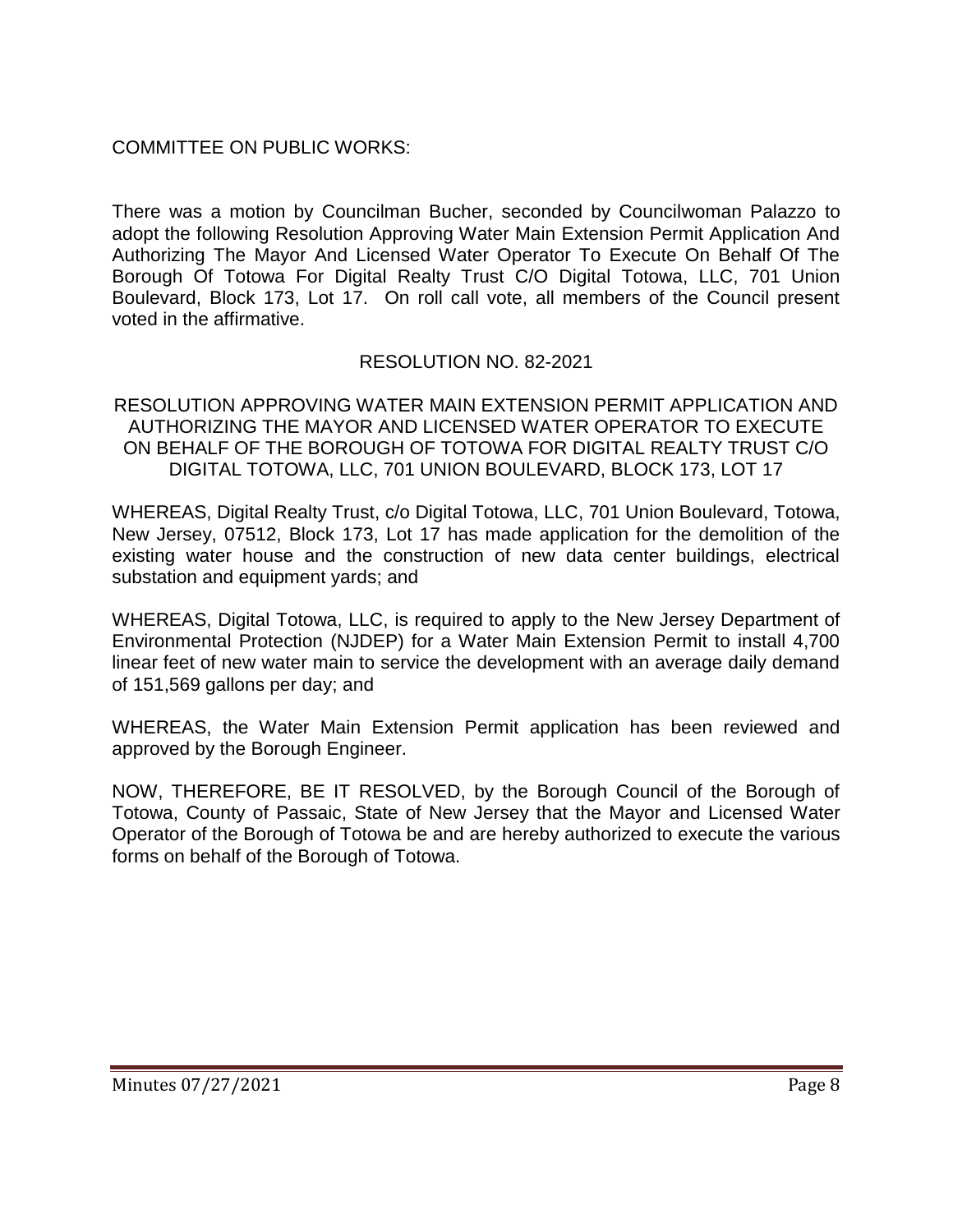# COMMITTEE ON ENGINEERING & PUBLIC PROPERTY:

There was a motion by Councilman Capo, seconded by Councilwoman Andriani to adopt the following Resolution Approving Treatment Works Approval Application And Authorizing The Mayor To Execute The Statements Of Consent—NJDEP Form WQM-003 On Behalf Of The Borough Of Totowa For Digital Realty Trust C/O Digital Totowa, LLC, 701 Union Boulevard, Block 173, Lot 17. On roll call vote, all members of the Council present voted in the affirmative.

# RESOLUTION NO. 83-2021

#### RESOLUTION APPROVING TREATMENT WORKS APPROVAL APPLICATION AND AUTHORIZING THE MAYOR TO EXECUTE THE STATEMENTS OF CONSENT—NJDEP FORM WQM-003 ON BEHALF OF THE BOROUGH OF TOTOWA FOR DIGITAL REALTY TRUST C/O DIGITAL TOTOWA, LLC, 701 UNION BOULEVARD, BLOCK 173, LOT 17

WHEREAS, Digital Realty Trust, c/o Digital Totowa, LLC, 701 Union Boulevard, Totowa, New Jersey, 07512, Block 173, Lot 17 has made application for the demolition of the existing water house and the construction of new data center buildings, electrical substation and equipment yards; and

WHEREAS, Digital Totowa, LLC, is required to apply to the New Jersey Department of Environmental Protection (NJDEP) for a Treatment Works Approval (TWA) for a sewer extension permit to install 1,253 linear feet of new sanitary sewer main to service the development with a projected design discharge of 26,690 gallons per day; and

WHEREAS, the Treatment Works Approval (TWA) permit application has been reviewed and approved by the Borough Engineer.

NOW, THEREFORE, BE IT RESOLVED, by the Borough Council of the Borough of Totowa, County of Passaic, State of New Jersey that the Mayor of the Borough of Totowa be and is hereby authorized to execute the Statements of Consent – NJDEP Form WQM-003 on behalf of the Borough of Totowa.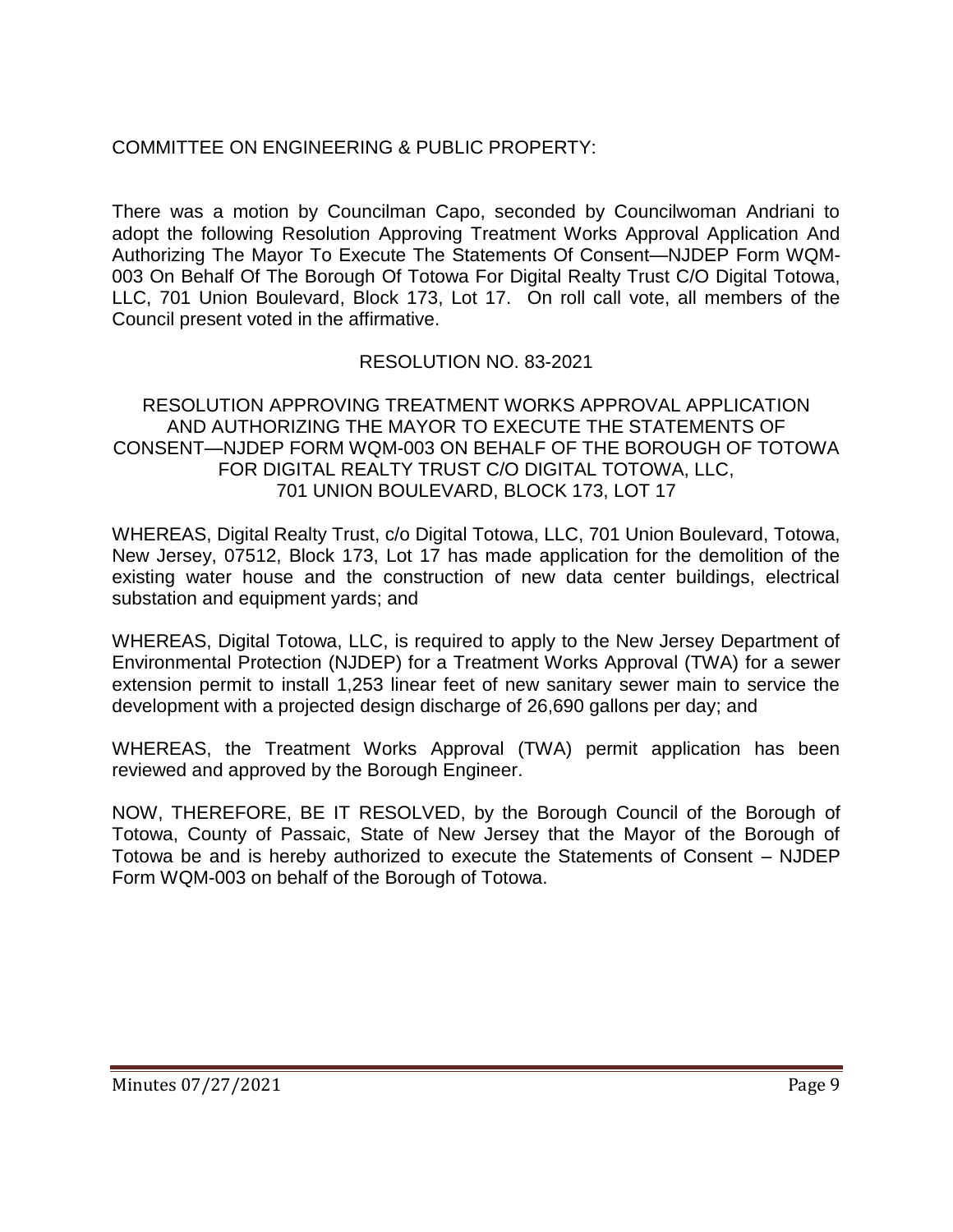# COMMITTEE ON LIAISON & INSPECTION:

There was a motion by Councilwoman Andriani, seconded by Councilman Bucher to adopt the following Resolution Authorizing The Borough Of Totowa To Enter Into A Real Estate Sales Contract For The Purchase Of 63 Rosengren Avenue For Veteran's Housing. On roll call vote, all members of the Council present voted in the affirmative.

### RESOLUTION NO. 84-2021

#### RESOLUTION AUTHORIZING THE BOROUGH OF TOTOWA TO ENTER INTO A REAL ESTATE SALES CONTRACT FOR THE PURCHASE OF 63 ROSENGREN AVENUE FOR VETERAN'S HOUSING

WHEREAS, the Estate of Concetta Matarazzo, 63 Rosengren Avenue, Totowa, New Jersey 07512 is the owner of property located at 63 Rosengren Avenue in the Borough of Totowa and identified as Block 80, Lot 14 on the official tax map of the Borough of Totowa; and

WHEREAS, this property is currently listed for sale; and

WHEREAS, the Mayor and Council of the Borough of Totowa desire to purchase homes within the community that are in good condition, at a reasonable price, and create safe, affordable homes for Veterans and their families within our community; and

WHEREAS, the Borough of Totowa has made an offer in the amount of \$425,000.00 to purchase the property located at 63 Rosengren Avenue and this offer has been accepted by the Executor for the Estate; and

WHEREAS, the Mayor and Council desire to memorialize the terms and conditions of the purchase of 63 Rosengren Avenue in a Real Estate Sales Contract; and

WHEREAS, the Mayor and Council of the Borough of Totowa further desire to authorize the purchase of this property for Veteran Family Housing as part of the Borough of Totowa Affordable Housing Trust Fund Spending Plan.

NOW, THEREFORE, BE IT RESOLVED, that the Mayor and Council of the Borough of Totowa do hereby authorize the Borough of Totowa to enter into a Real Estate Sales Contract with the Estate of Concetta Matarazzo for the purchase of property located at 63 Rosengren Avenue in the Borough of Totowa and identified as Block 80, Lot 14 on the official tax map of the Borough of Totowa.